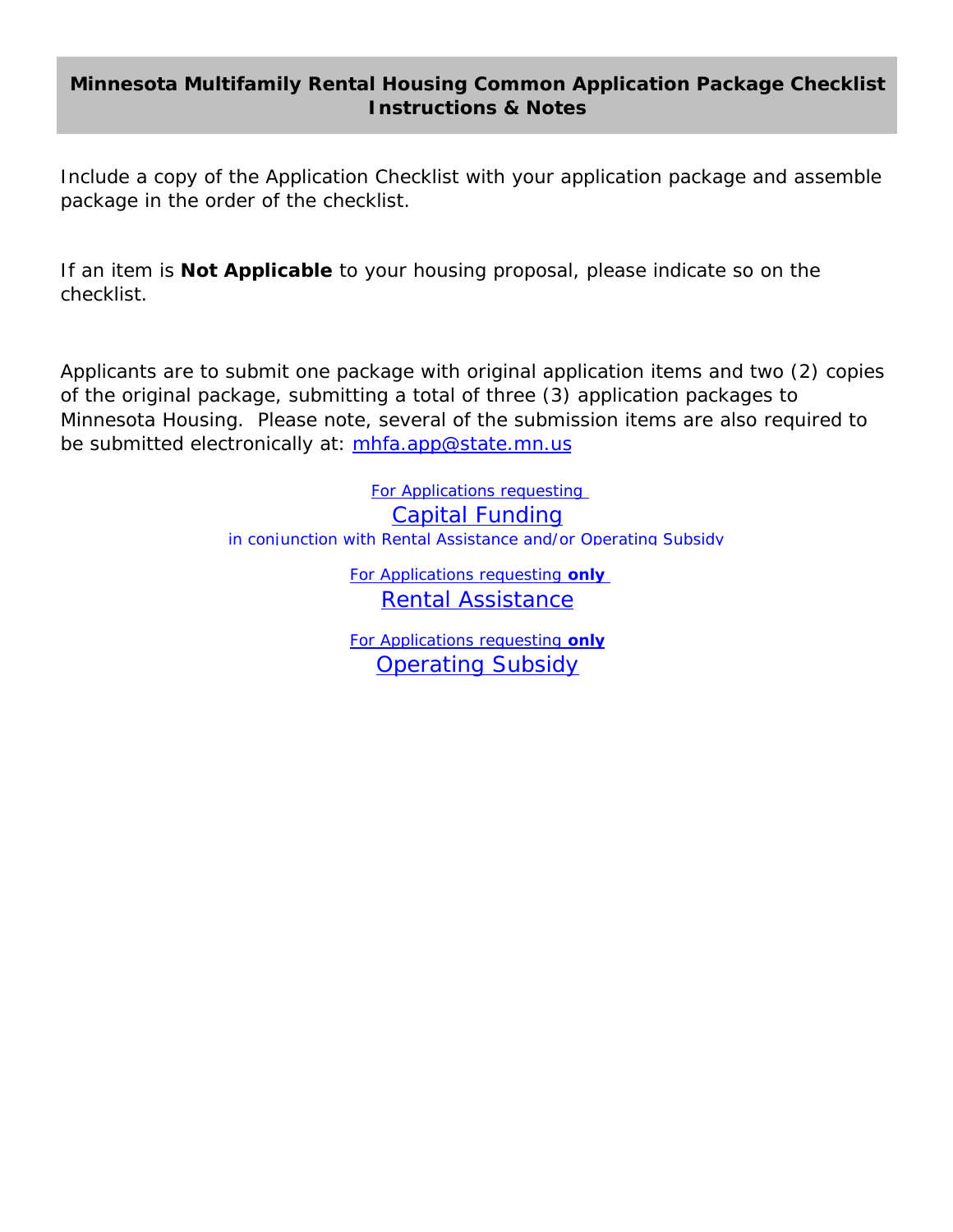<span id="page-1-0"></span>**Master Application Checklist (Include copy in application package) Development Name Development Address Applicant Name Minnesota Housing, Collaborating and Funding Partners - Common Application Items** Early Submittal Item: **Click here** to be directed to the Qualification Forms and to see the list of already submitted forms that need to be submitted to Minnesota Housing by June 16th. Documents identified below with  $\Theta$  must be submitted electronically, in addition to submitting the signed original and two (2) copies. [Minnesota Multifamily Rental Housing Common Application Form-Submit a MS Excel template](http://mnhousing.gov/idc/groups/public/documents/webcontent/mhfa_001970.xlt) **<sup>A</sup>** <sup>1</sup> **℮** format electronically [Click here to find out what's new on the 2009 Common Application Form](http://mnhousing.gov/idc/groups/multifamily/documents/webcontent/mhfa_007943.pdf) 2 **□ ℮** [Minnesota Multifamily Rental Housing Narrative Questions and Project Schedule](http://www.mnhousing.gov/idc/groups/public/documents/document/mhfa_006879.rtf) 3 **b e** [Method of Satisfying Green Criteria & Certification](http://mnhousing.gov/idc/groups/multifamily/documents/webasset/mhfa_007962.rtf)  $\Box$ 4 [Applicant Certification of Environmental Issues](http://www.mnhousing.gov/idc/groups/public/documents/document/mhfa_006922.rtf)  $\Box$ 5 **[Market Qualification Form](http://www.mnhousing.gov/idc/groups/public/documents/document/mhfa_002410.rtf)** 6 [Driving Directions](#page-6-3) 7 **□ ⊖** [Site Location Map](#page-6-0) <sup>8</sup> **℮** [Photographs](#page-6-1) 9 **□ ℮** [Preliminary Architectural / Construction Requirements or Rehabilitation Scope of Work](http://www.mnhousing.gov/housing/architects/multifamily/MHFA_000442.aspx)  $\Box$ 10 [Evidence of Site Control](#page-6-2)

- 11  $\Box$ [Sources and Uses of Funds - Proposed, Secured and Existing](#page-7-0)
- $12$   $\Box$ [Tenant Relocation Plan \(if applicable\)](#page-7-1)
- 13  $\Box$ [TCAP/Exchange Letter of Intent \(if applicable\)](http://mnhousing.gov/idc/groups/multifamily/documents/webasset/mhfa_008103.rtf)

**Minnesota Housing Multifamily Rental Housing Checklist of Supplemental Requirements**

#### **B. Application Fees for Tax Credits, First Mortgages and Tax Exempt Bond Proposals**

 $\Box$ [Application Fee and Fee Remittance Form](http://mnhousing.gov/idc/groups/public/documents/document/mhfa_002349.rtf)

1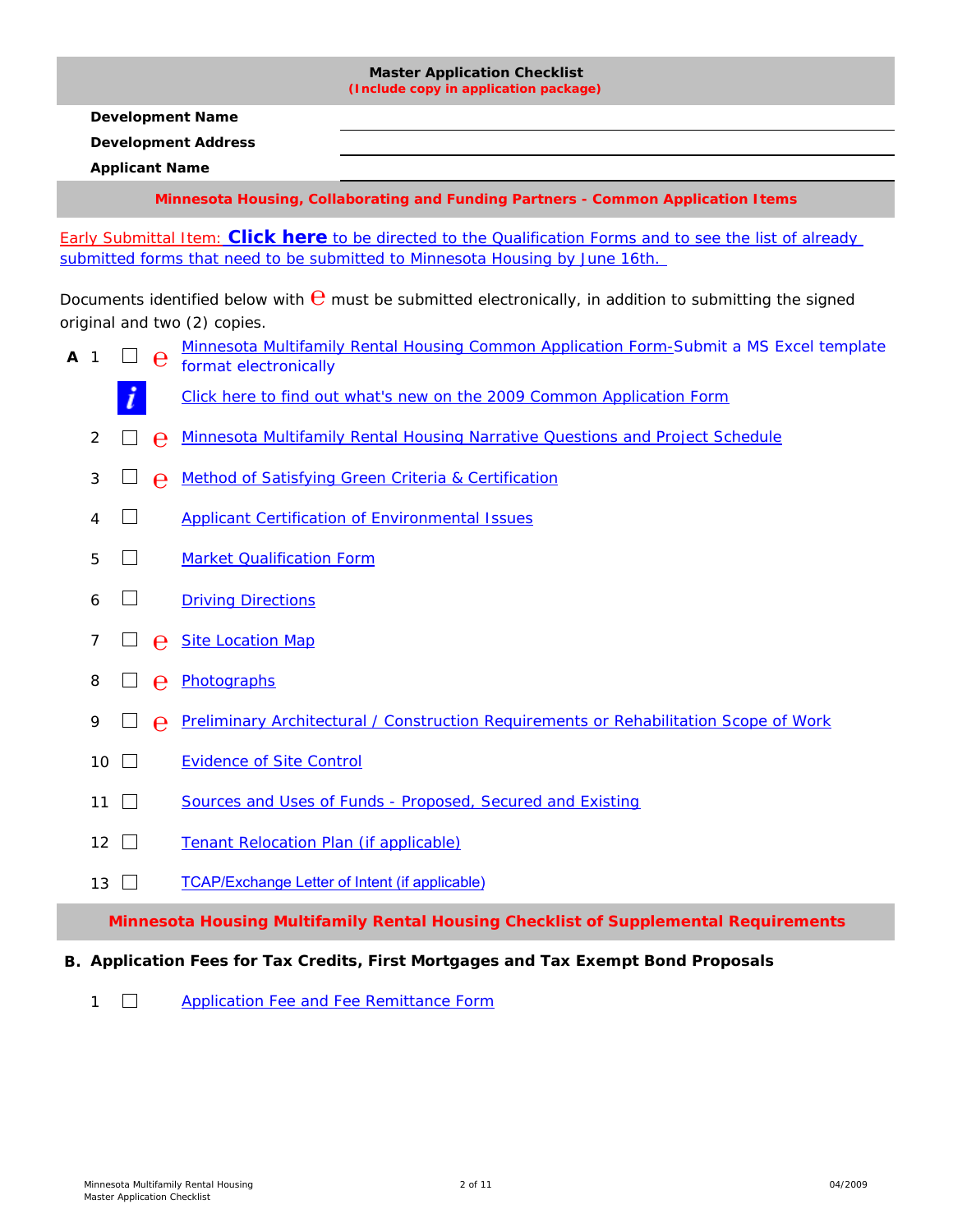## **C. Forms and Submittals Required for ALL Proposals**

- 2 □ **e** [Notification of Local Official](http://mnhousing.gov/idc/groups/public/documents/document/mhfa_002228.rtf)
- $\Box$ [Local HRA/PHA Notice and Agreement Form](http://mnhousing.gov/idc/groups/public/documents/document/mhfa_002401.rtf) 3
- 4  $\Box$ [Legal Description of Land](#page-7-5)
- 5  $\Box$ [Rent Assistance Payment Standards](#page-7-4)
- $6 \square$ [Utility Allowance from Local HRA/PHA - for developments that include tenant paid utilities](#page-7-3)
- $7\Box$ [Commitment to provide Project Based Rental Assistance from PHA/HRA or other similar entity \(and if](#page-7-2)  applicable, for an extended term)
- 8  $\Box$ Rent Roll for existing developments - provide the most recent rent roll
- 9  $\Box$ [Preservation of Federally Assisted Housing](#page-8-2)
- $10\Box$ Other Documentation as deemed necessary by Minnesota Housing

## **D Housing Tax Credits - Forms and Submittal Items**

- $1$   $\Box$ [Self Scoring Worksheet-signed by applicant/owner \(attach documentation of points claimed\)](http://www.mnhousing.gov/idc/groups/multifamily/documents/webasset/mhfa_007954.rtf)
- 2  $\Box$ **[Market Study](#page-8-1)**
- $3 \square$ [Maintenance and Operating Expense Review and Underwriting Certification Form](http://mnhousing.gov/idc/groups/multifamily/documents/webasset/mhfa_006957.rtf)
- $\mathcal{L}_{\mathcal{A}}$ 4 [Tax Credit Design Standards Certification](http://www.mnhousing.gov/idc/groups/multifamily/documents/webasset/mhfa_007958.rtf)
- 5  $\Box$ [Release of Information Authorization](http://mnhousing.gov/idc/groups/public/documents/document/mhfa_002239.rtf)
- 6  $\Box$ [Determination of Tax Credits Form \(Optional\)](http://mnhousing.gov/idc/groups/public/documents/document/mhfa_002339.rtf)
- $7<sub>7</sub>$ [Evidence of HTC Threshold Requirements \(for HTC Round 1 only\)](#page-8-0)
- $\Box$ [For Acquisition, Evidence of Compliance with 10 year rule](http://www.mnhousing.gov/idc/groups/multifamily/documents/webcontent/mhfa_007782.pdf) 8
- 9  $\Box$ 15 Year After Tax Cash Flow Proforma (worksheet prepared by applicant)
- $10 \square$ [Non-Profit Proof of Status-Non-Profit intended participation; Articles of Incorporation, IRS election status](#page-9-2)
- 11  $\Box$ [Plan for Eventual Tenant Ownership, \(if applicable\)](#page-9-1)

#### **E. Tax Exempt Bond Applications/Seeking 4% Housing Tax Credits - Forms and Submittal Items**

- $1$   $\Box$ [Building Identification Number \(BIN\) Request Form](http://mnhousing.gov/idc/groups/public/documents/document/mhfa_002361.rtf)
- 2  $\Box$ [Preliminary Determination Letter, only applicable if bonds are not being issued by Minnesota Housing](#page-10-0)
- [Evidence of State allocation of tax-exempt bond volume cap if not being issued by Minnesota Housing](#page-9-0)  $\Box$ 3
- $\Box$ 4 [Gross Rent Floor Election Form](http://mnhousing.gov/idc/groups/public/documents/document/mhfa_002373.rtf)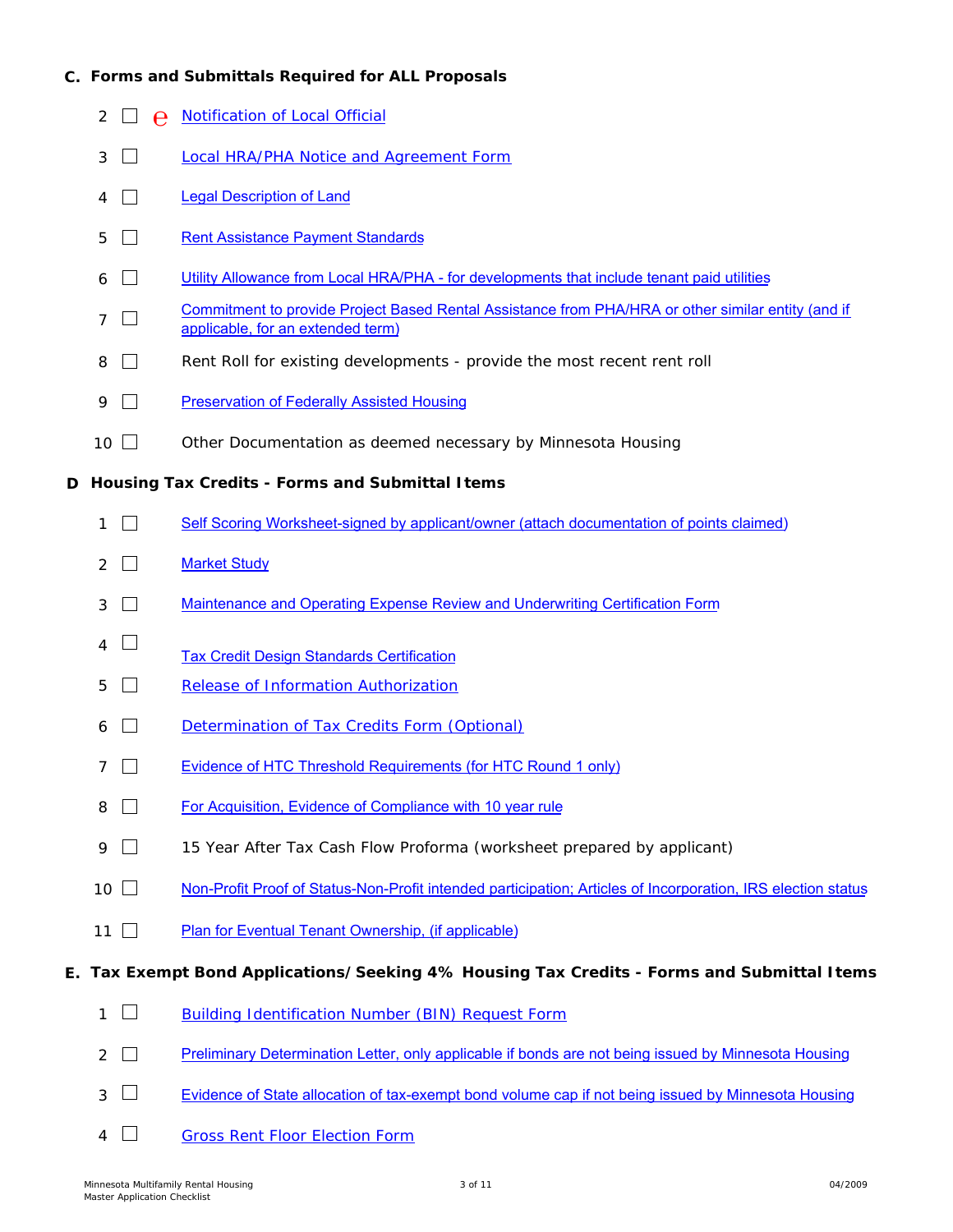## **F. Supportive Housing – Forms and Submittal Items**

- 1 **□ @** [County Letter of Confirmation Local Human Service Department](http://mnhousing.gov/idc/groups/public/documents/document/mhfa_006445.rtf)
- $2 \Box$   $\theta$ [Certification of Consistency with Continuum of Care or Heading Home Plan targeting](http://mnhousing.gov/idc/groups/public/documents/document/mhfa_002331.rtf)  homeless households

#### **G. Operating Subsidy Funding – Forms and Submittal Items**

- 1  $\Box$ [10 Year Projected Budget - complete Proforma tab attached to Common Application](#page-10-3)
- 2  $\Box$ [Current Operating Budget](#page-9-3)
- $3\Box$ [Most recent Operating Report, if existing development](#page-10-2)

Letter of Support from local or regional mental health initiative partner(s) evidencing local

4 **□ @** need and support for proposal. For proposals serving Adults with Serious Mental Illnesses (HSASMI)

#### **H. Rental Assistance – Forms and Submittal Items**

- $1$   $\Box$ [Rental Assistance Program Budget](http://mnhousing.gov/idc/groups/public/documents/document/mhfa_002221.rtf)
- 2  $\Box$ [Proposed Program Policies and Procedures](#page-10-1)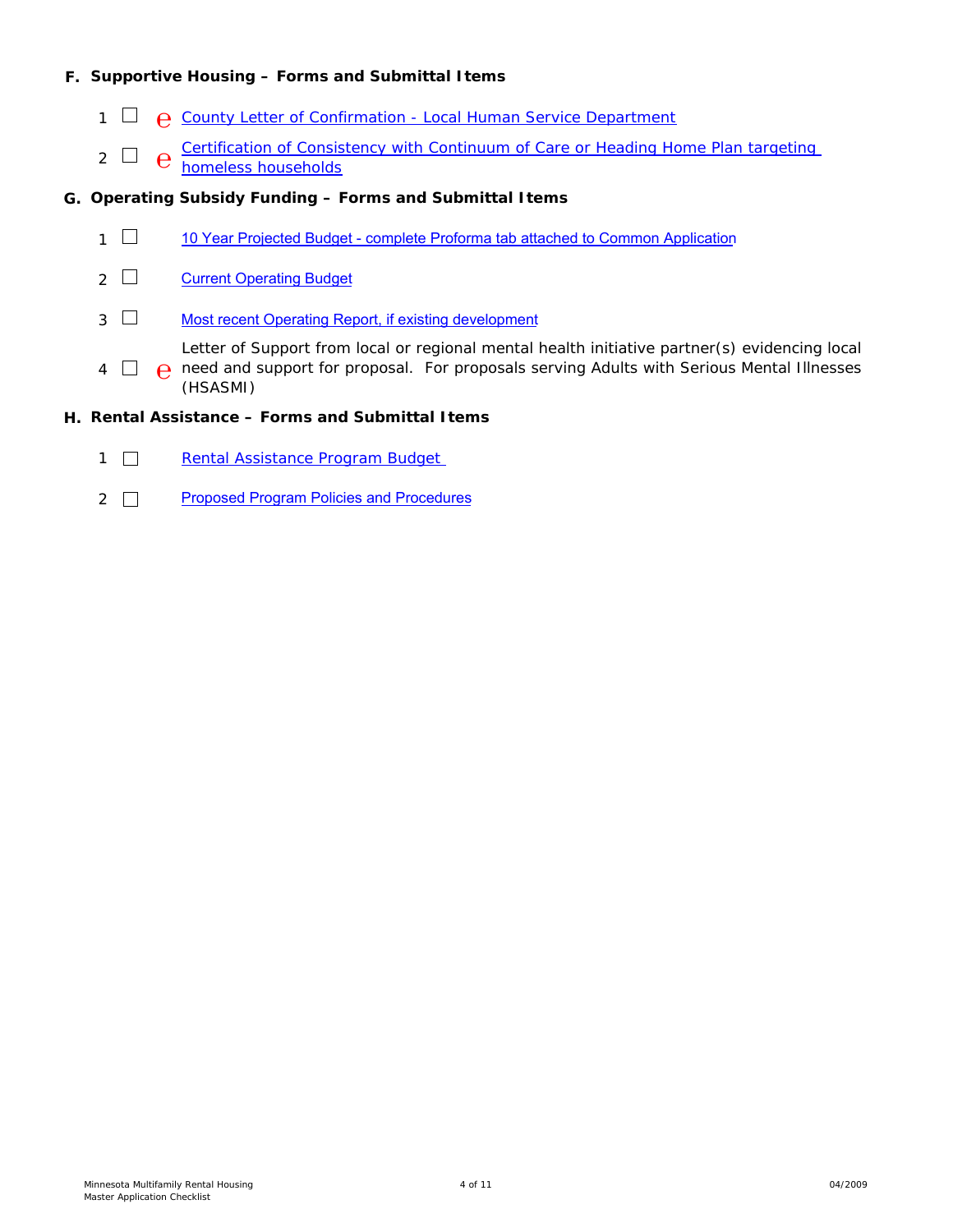## **Rental Assistance Application Checklist (Include copy in application package)**

## <span id="page-4-0"></span>**Rental Assistance Program Name**

#### **Applicant Name**

Early Submittal Item: Submit Qualification Forms to Minnesota Housing by June 16th. (click here for list) (Paper copies not required)

Douments identified below with  $\Theta$  must be submitted electronically, in addition to submitting the signed original and two (2) copies.

|   |   | <b>Common Application Package I tems</b>                                                                                        |
|---|---|---------------------------------------------------------------------------------------------------------------------------------|
|   | е | Minnesota Multifamily Rental Housing Common Application Form, Section I, A-C; Section IIA;<br>and Section VIII (signatory page) |
|   | e | <b>Minnesota Multifamily Rental Housing Narrative Questions and Project Schedule</b>                                            |
|   |   | <b>Supplemental Submittal Items Required for ALL Proposals</b>                                                                  |
| 3 |   | <b>Rental Assistance Payment Standards</b>                                                                                      |
|   |   | <b>Utility Allowance from Local HRA/PHA</b>                                                                                     |
|   |   |                                                                                                                                 |
|   |   | <b>Supportive Housing - Forms and Submittal Items</b>                                                                           |
| 5 |   | <b>County Letter of Confirmation - Local Human Service Department</b>                                                           |
| 6 | e | Certification of Consistency with Continuum of Care or Heading Home Plan targeting homeless<br>households                       |
|   |   | <b>Rental Assistance Forms and Submittal I tems</b>                                                                             |
| 7 |   | Rental Assistance Budget Worksheet                                                                                              |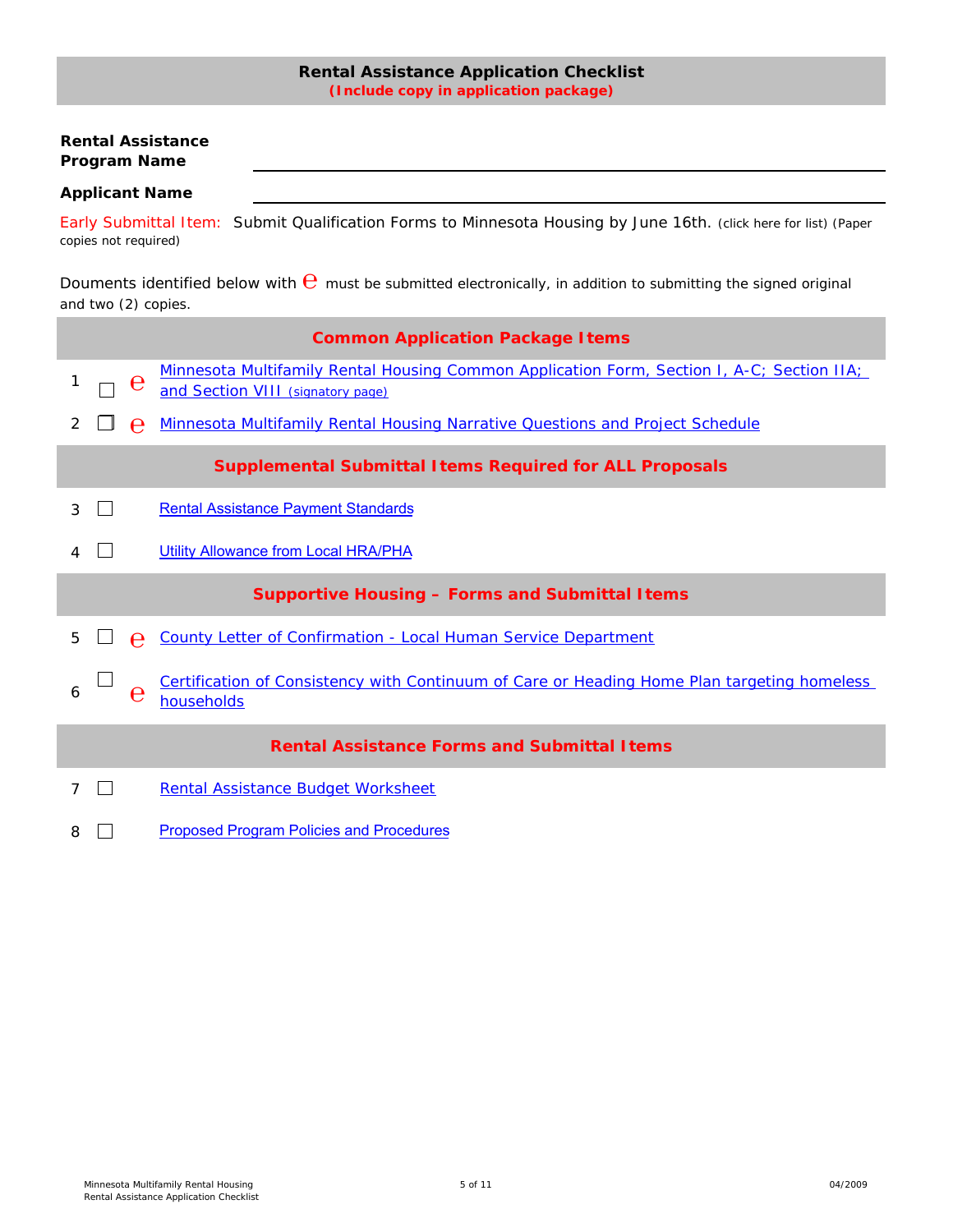<span id="page-5-0"></span>

|                            | <b>Operating Subsidy Application Checklist</b><br>(Include copy in application package)                                                                                |
|----------------------------|------------------------------------------------------------------------------------------------------------------------------------------------------------------------|
| <b>Development Name</b>    |                                                                                                                                                                        |
| <b>Development Address</b> |                                                                                                                                                                        |
| <b>Applicant Name</b>      |                                                                                                                                                                        |
| copies not required)       | Early Submittal Item: Submit Qualification Forms to Minnesota Housing by June 16th. (click here for list) (Paper                                                       |
|                            | Douments identified below with $\Theta$ represent douments that must be submitted electronically, in addition to<br>submitting the signed original and two (2) copies. |
|                            | <b>Common Application Package I tems</b>                                                                                                                               |
| 1<br>e                     | Minnesota Multifamily Rental Housing Common Application Form, Section I V A-C; and Section<br><b>VIII (signatory page)</b>                                             |
| 2<br>e                     | <b>Minnesota Multifamily Rental Housing Narrative Questions and Project Schedule</b>                                                                                   |
| 3                          | Sources and Uses of Funds - Proposed, Secured and Existing                                                                                                             |
|                            | <b>Supportive Housing - Forms and Submittal Items</b>                                                                                                                  |
| e                          | County Letter of Confirmation - Local Human Service Department                                                                                                         |
| 5                          |                                                                                                                                                                        |
| $\mathbf e$                | Certification of Consistency with Continuum of Care or Heading Home Plan targeting homeless<br>households                                                              |
|                            | 10 Year Project Budget - complete with Proforma tab attached to common appliation                                                                                      |
| 7                          | <b>Most recent Operating Reports, if existing development</b>                                                                                                          |
| 8                          | <b>Current Operating Budget</b>                                                                                                                                        |
| 9                          | Rent Roll for existing developments - provide the most recent rent roll                                                                                                |
| 10                         | <b>Utility Allowance from Local HRA/PHA</b>                                                                                                                            |
| 11                         | <b>Rental Assistance Payment Standards</b>                                                                                                                             |
|                            | Additional Forms for DHS - Adult Mental Health Division - Housing with Support for Adults<br>with Serious Mental Illness                                               |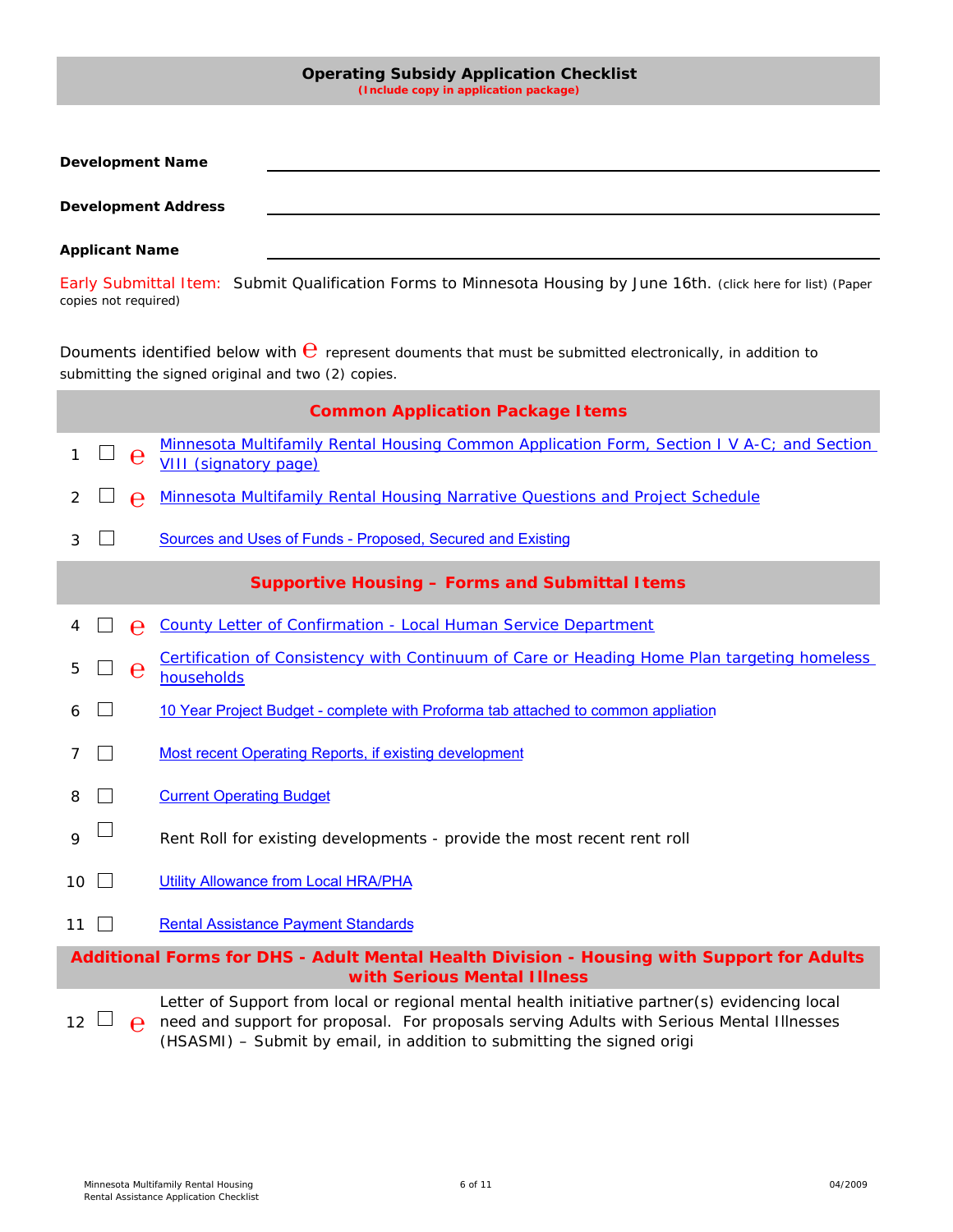## <span id="page-6-3"></span>**Driving Directions**

Provide a legible map including major roads, cross streets and clear directions to the site. Do not use a zoning map for a location map. A complete city map is required for projects located outside the seven county metro area.

# <span id="page-6-0"></span>**Site Location - Proximity to Services** Provide a location map with exact distances in the project distances in the pro

at least two, or 1/2 of at least four, of the following facilities:

- parks,
- elementary, secondary and high schools,
- sources of employment,
- shopping and retail services,
- public transit routes and stops,
- regional and interregional transportation corridors and transit ways,
- recreational facilities,
- social and special service institutions,
- hospitals and health clinics, and
- day care centers

Also, provide a list with exact distances from the proposed housing to each of the items above. Refer to http://www.walkscore.com

#### <span id="page-6-1"></span>**Photographs**

Provide clear digital photographs of exterior and interior of building, if existing; or site and surrounding areas, if new construction. Photographs must show clear and unobstructed view of the property (i.e. no snow cover).

## **Preliminary Architectural / Construction Requriements or Rehabiliation Scope of Work**

Go to the Architects Guide: **http://www.mnhousing.gov/idc/groups/public/documents/document/mhfa\_006023.pdf**

## <span id="page-6-2"></span>**Evidence of Site Control**

Acceptable evidence of title/site control includes the following: warranty deed, contract for deed, purchase commitment, option, or letter of intent from governmental body for sole developer, etc. The evidence of site control must be current, fully executed and extend to anticipated date of funding recommendation. Loss of site control could result in withdrawal of a funding recommendation. Minnesota Housing will not accept applications from different applicants for the same site.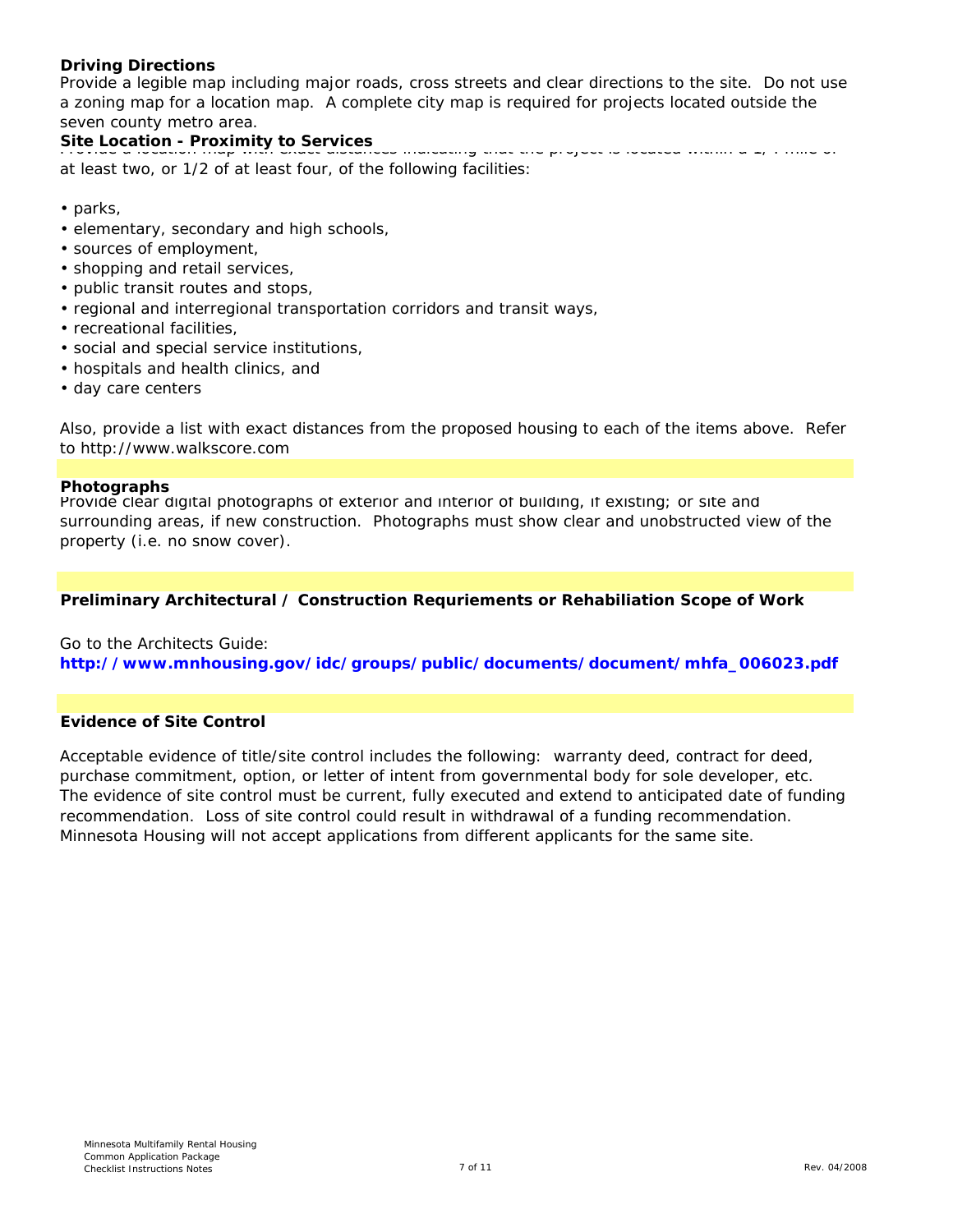## <span id="page-7-0"></span>**Sources and Uses of Funds - Proposed, Secured and Existing**

Minnesota Housing evaluates proposed, secured and existing sources of funding from the following standpoints:

• Amount of leverage/non-Minnesota Housing funding (section VII A. of the Application and HTC score sheet, if applicable)

• Amount of local, philanthropic and regulatory cost avoidance/cost incentives (section VII G. of the Application and HTC score sheet if applicable)

• Evidence of Readiness to proceed/Amount of **secured funding commitments at the time of application (section VII A. of the Application and HTC score sheet, if applicable).** Provide documentation that states the amount, terms and conditions of secured funding. The documentation must be executed or approved by the lender or contributor and the applicant. Documentation containing words synonymous with "consider" or "may", (as in "may award") regarding the commitment will not be considered acceptable.

• Documentation of existing funding on a property. Documentation should include loan amount, term of the loan, use restrictions including rent and income limits. (section C. Existing Indebtedness of Property/Building of the Application)

Submit evidence of all applicable forms of proposed, secured and existing funding under this submission requirement.

## <span id="page-7-1"></span>**Tenant Relocation Plan, if applicable**

Does other project funding mandate the requirement of relocation assistance under the Uniform Relocation Assistance and Real Property Acquisition Policies Act? Will the project scope require some form of tenant relocation whether permanent or temporary? Submit a Tenant Relocation Plan that includes an overview, timeline and estimated budget.

## <span id="page-7-5"></span>**Legal Description of Land**

Provide the legal description of the land on a separate 8½ x 11" sheet of paper labeled Exhibit A.

#### <span id="page-7-4"></span>**Rent Assistance Payment Standards**

If proposing use of project based rental assistance, or if project based rental assistance exists in the development, attach a copy of the Payment Standards or Payment Standard Exceptions for the

#### <span id="page-7-3"></span>**Utility Allowance**

Provide documentation for current utility allowances from the PHA/HRA or local utility company. Include a breakdown of the utilities that a tenant pays directly and the actual charge of each type of utility for the various unit types (one bedroom, two bedroom, etc.) and housing types (apartments, townhouse, etc.).

#### <span id="page-7-2"></span>**Commitment For Project Based Rental Assistance**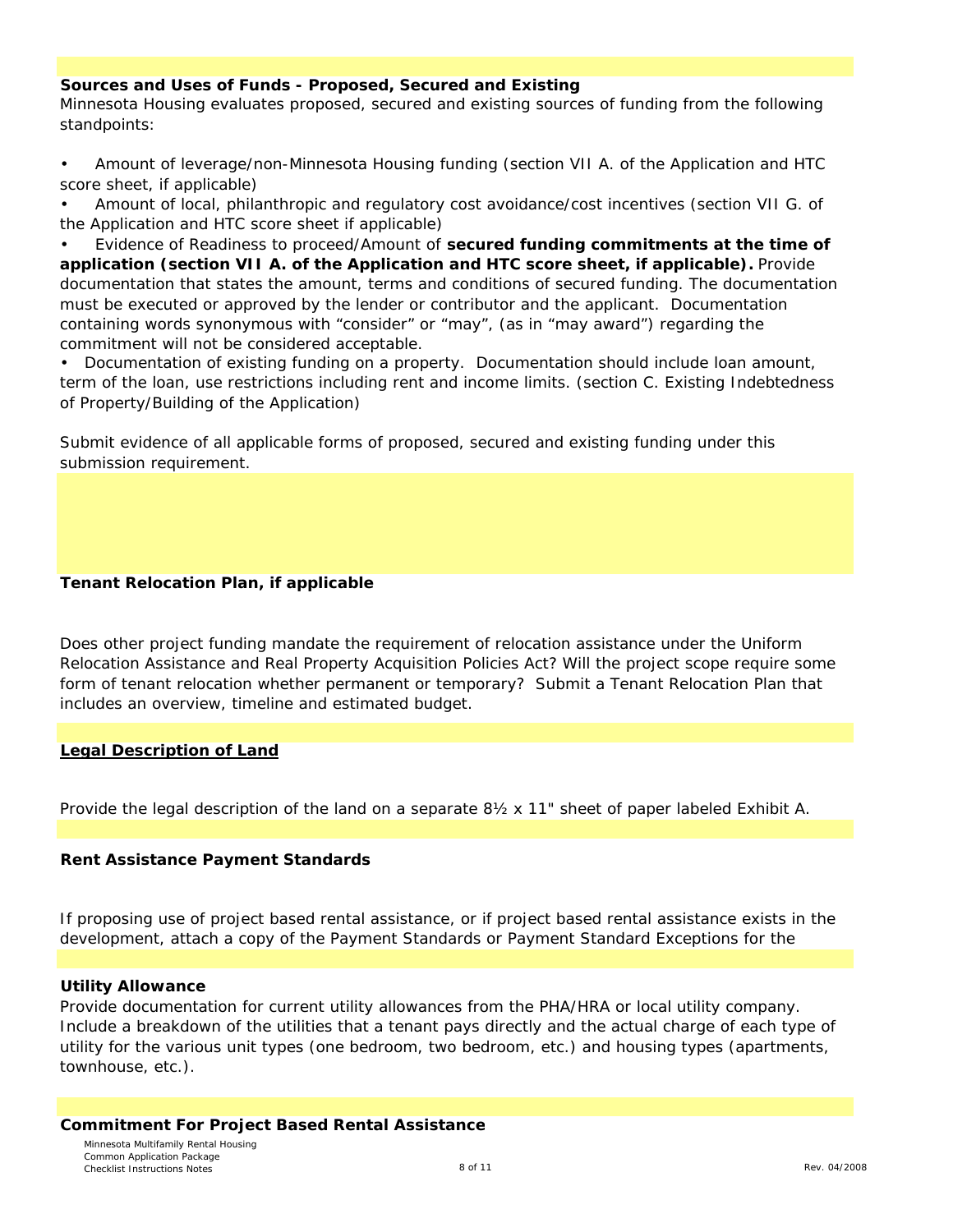For proposals including Project-Based Rental Assistance, at time of application the applicant must submit a fully executed binding commitment\* for the project-based assistance to be included in the development signed by the local PHA/HRA or other similar entity (\*binding Resolution/binding Letter of Approval from the governing body).

## <span id="page-8-2"></span>**Preservation of Federally Assisted Housing**

If the proposal is for preservation of federally assisted housing, please provide a copy of all relevant documentation such as, HAP Contract, Regulatory Agreement, Note, Mortgage, amortization schedules, restrictive covenants, copy of most recent REAC or RD inspection report.

## **HTC Self-Scoring Worksheet**

## Documentation of Points:

Attach directly to the self-scoring worksheet, a separate detail sheet and documentation that clearly supports points claimed. Minnesota Housing will determine actual selection points awarded – points will not be awarded unless documentation is provided along with the application to justify the points

## <span id="page-8-1"></span>**Market Study**

A comprehensive market study of the housing needs of low-income individuals in the area to be served by the project conducted by a disinterested party at the developer's expense who is on the Minnesota Housing Authorized Contractor list must be submitted with the application.

Developers/owners will contact and hire the contractor of their choice from the Authorized Contractor list to perform the required market study in the form and format outlined in Minnesota Housing's Market Study Guidelines found at **http://www.mnhousing.gov/housing/taxcredits/allocation/index.aspx**

Schedules and fees will be arranged between the developer/owner and the Authorized Contractor. Minnesota Housing will not endorse or recommend any contractor on the Authorized Contractor list and will not be a party to the individual transactions.

For the 2009 HTC Program Year, a request for extension for submission of a market study of up to 30 days may be accepted with a copy of the Market Analyst Contract.

#### **Preservation of Federally Assisted Housing**

If the proposal is for preservation of federally assisted housing, please provide a copy of all relevant documentation such as, HAP Contract, Regulatory Agreement, Note, Mortgage, amortization schedules, restrictive covenants, copy of most recent REAC or RD inspection report.

#### <span id="page-8-0"></span>**Evidence of Threshold Requirements**

For Round 1 only, provide evidence of meeting one of the threshold types defined in Article 6.2 of the MHFA Housing Tax Credit Qualified Allocation Plan (QAP) Minnesota State Statute 462A.221 through 462A.225. (State statute requirement for any HTC application submitted to the MHFA, Suballocator or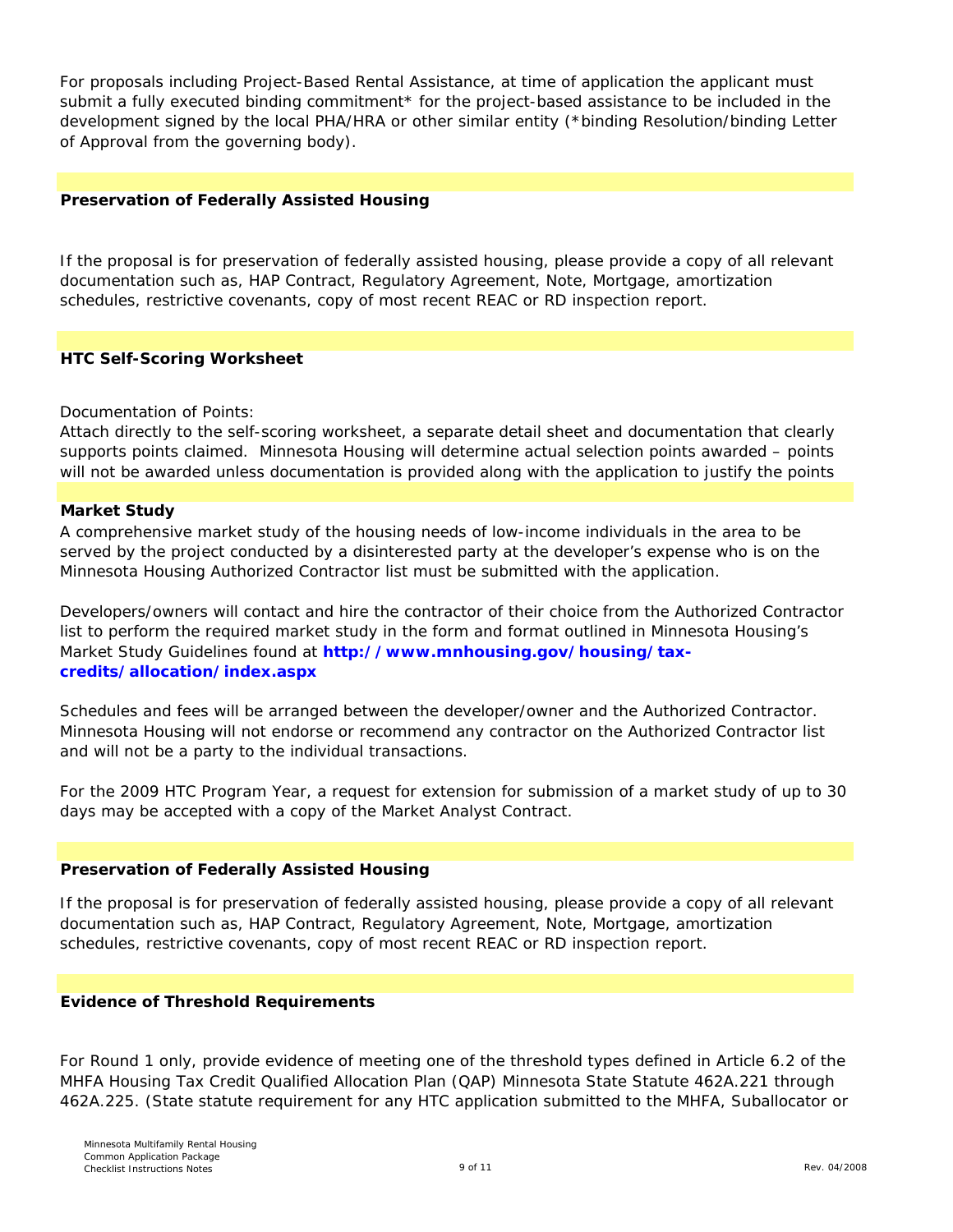## <span id="page-9-2"></span>**Nonprofit Proof of Status**

A description of the nonprofit's intended participation in the development and operation of the project.

Articles of Incorporation

Internal Revenue Service (IRS) documentation of status. A nonprofit must have IRS 501(c)(3) or (4) approval from the IRS or expect to receive such designation prior to carryover and meet requirements of Internal Revenue Code (42(d)(5).

## <span id="page-9-1"></span>**Plan for Eventual Tenant Ownership**

If applicable, provide a detailed proposal for eventual tenant ownership. The proposal should incorporate a financially viable plan to transfer 100 percent of the HTC unit ownership at the end of the initial 15-year compliance period from the initial ownership entity (or MHFA approved "Transfer of Ownership") of the project (the Limited Partnership) to tenant ownership.

The unit purchase price at the time of sale must be affordable to incomes meeting HTC eligibility requirements. To be eligible, the buyer must have an HTC qualifying income at the time of initial occupancy (HTC rental tenant) or time of purchase. The plan must incorporate a Limited Partnership ownership exit strategy and the provision of services including home ownership education and training. The Declaration of Land Use Restriction Covenants will contain provisions ensuring compliance with these home ownership program commitments by the Limited Partnership Owner. (Refer also to Section V.W. of the Housing Tax Credit Manual for additional information.)

#### <span id="page-9-0"></span>**Evidence of State Allocation of Tax Exempt Bonds**

Evidence of the Issuance of the Tax Exempt Bonds - Evidence from the issuer of the bonds that the project received an approval of an allocation tax-exempt bond volume cap from the State of

## <span id="page-9-3"></span>**Operating Subsidy Funding - Current Operating Budget**

Provide the most recent budget for the operating of the housing development showing all operating costs, rents and other income, if existing development. If rental income is in the form a county funding, please indicate so on the budget.